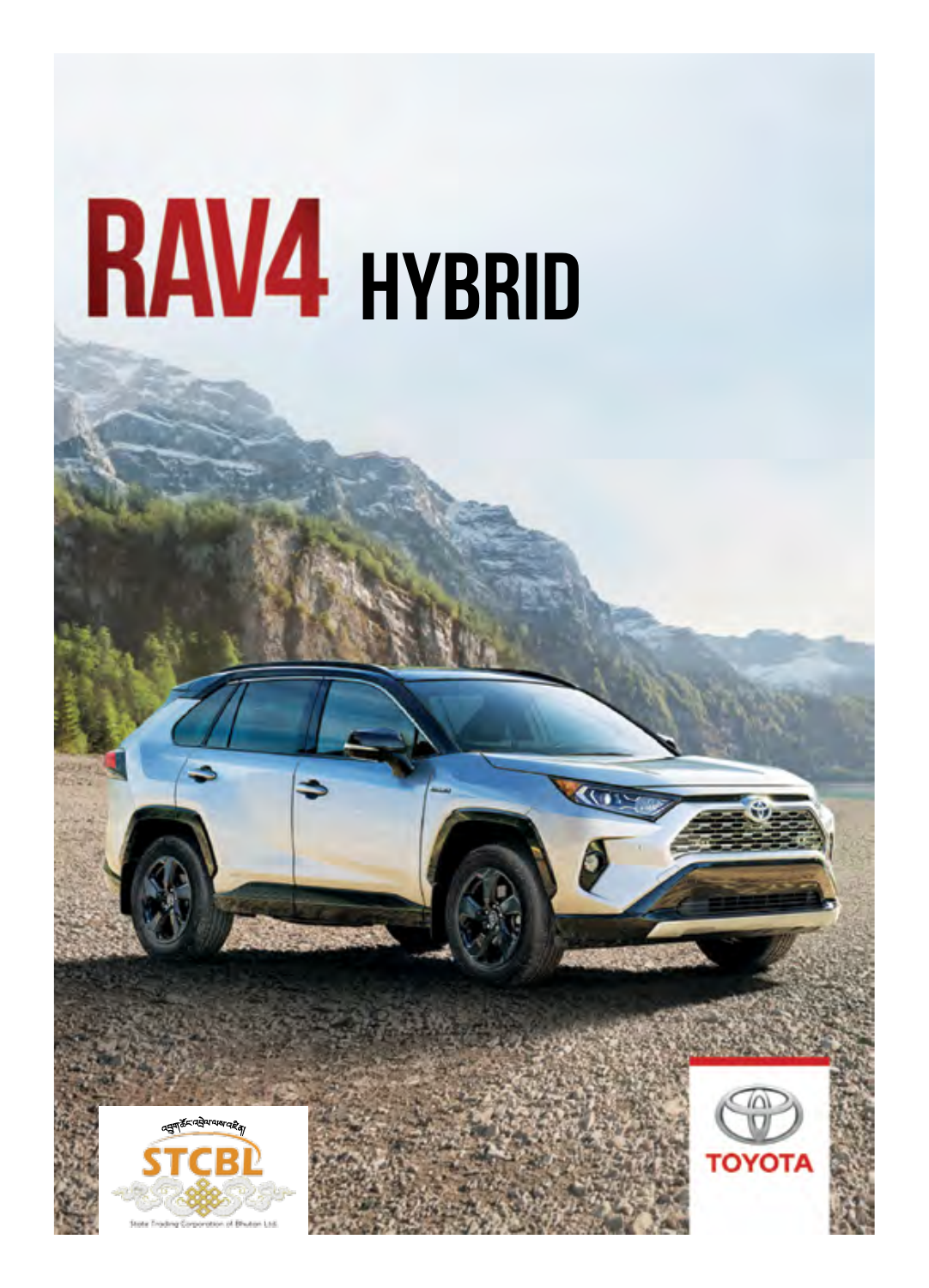## **more adventure AT TOYOTA, WE'RE MORE THAN JUST A CAR COMPANY.**



## **WE'RE A PARTNER IN THE JOURNEY TO LIVE YOUR MOST FULFILLING LIFE.**

We give you the tools you need to achieve your full potential by designing our vehicles with purpose. To be as dynamic as the life you've always envisioned yourself living.

And we don't stop at meticulously designed, quality vehicles. We're pioneering alternative fuels, improving human movement, and creating meaningful community partnerships, like the one we have with our Olympic and Paralympic athletes. These initiatives demonstrate our determination to give everyone the ability to move freely through a world with constantly evolving mobility challenges, enriching that world in the process.

Alone, just a car. Together, so much more

## **EVERY DAY DESERVES**<br>MORE ADVENTURE



## **SQUEEZE MORE OUT OF MODERN LIFE.**

Introducing the all-new 2019 RAV4 Hybrid. Its radical design paired with its refined driving dynamics and rugged capabilities open you up to a world of excitement, while keeping you prepared for the demands of modern life. With the capable FWD, adventurous AWD, and sporty hybrid, there's a RAV4 for every appetite to help push you to your limits. The 2019 RAV4 Hybrid allows you to see, embrace, and feel the unending possibilities that await you so that you can realize your full potential in every moment.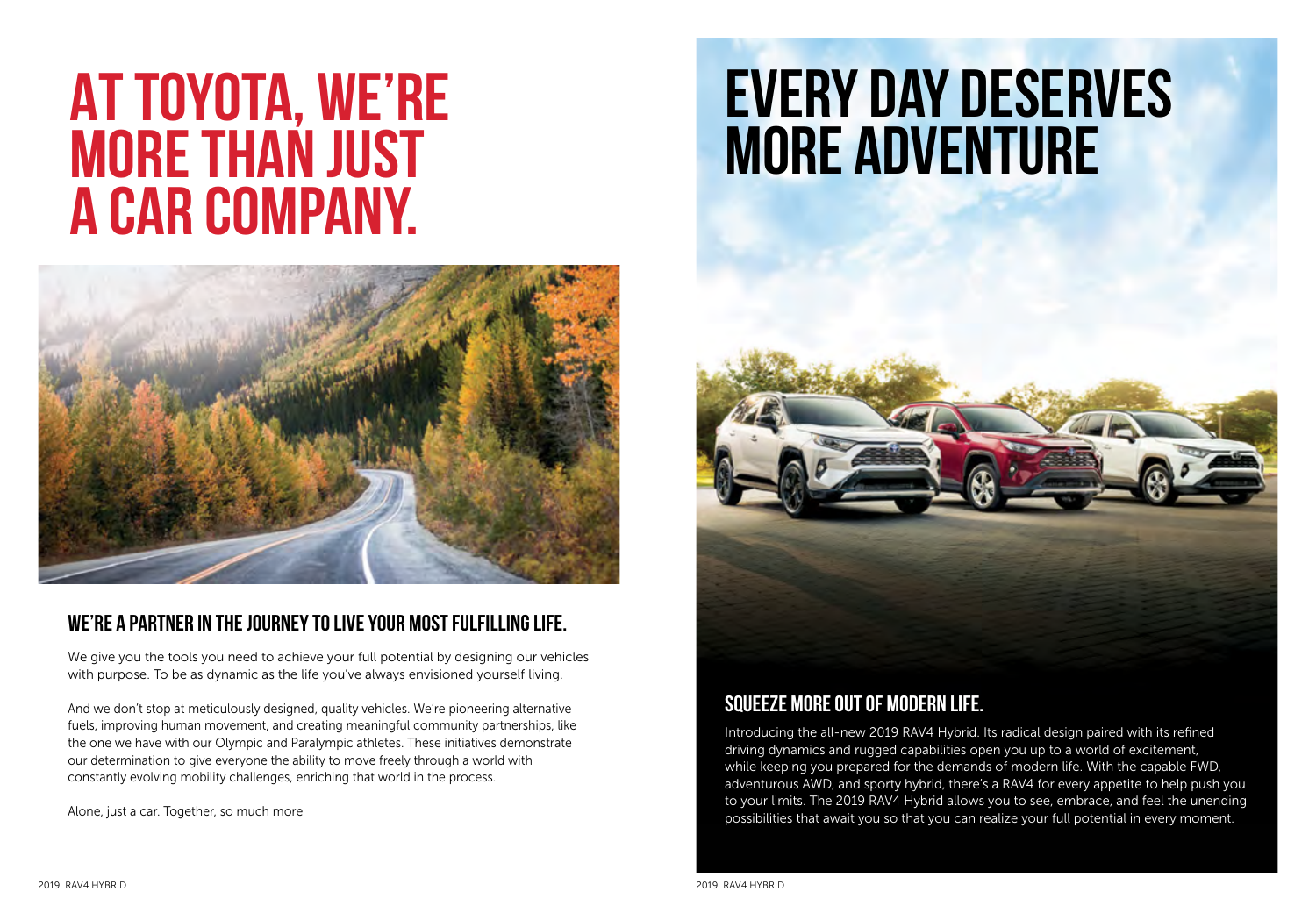



## **INSPIRING DESIGN**

## **ROUGHING IT NEVER LOOKED SO GOOD.**

The redesigned RAV4 features a striking and rugged style that exudes strength and inspires you to challenge every part of your day. Its bold front end, imposing stance, and large fender flares show off its aggressive off-road side, while its aerodynamic lines and sleek silhouette accentuate its sophisticated street feel. Whether you're running errands in the city or exploring the countryside, RAV4 empowers your ambitions and redefines what you can do.

## SPORTY HYBRID DESIGN

Designed to excite, the sporty RAV4 Hybrid is draped in stylish black accents with black wheels, two-tone black roof, and black headliner. And with the LED projector beam headlights, you'll own the night and slice through the fog.

## INTRODUCING AWD TRAIL

Inspired by Toyota's off-road heritage, RAV4 AWD Trail offers next-level power and performance. Its rugged features include 19" aluminum alloy wheels, Trail body mouldings, Grille Shutters, unique bridgetype black roof rails, and exclusive orange interior accents that are sure to make a lasting impression.

## **BUILT FOR THE JOURNEY**

## **LOOKING GOOD IS ALSO ABOUT FEELING GOOD.**

Comfort, convenience, and cargo all come together beautifully in the RAV4's spacious cabin. The available power moonroof opens up to a refined interior filled with premium materials that elevate any driving experience. The high-tech styling, sophisticated colour palate, and modern accents are matched with smart technology and intuitive features within reach of everyone on-board. The useful cargo space has plenty of room for all of your things. Simply fold down the 60/40 rear seats to reveal a cavernous cargo area that lets you make the most of every adventure.

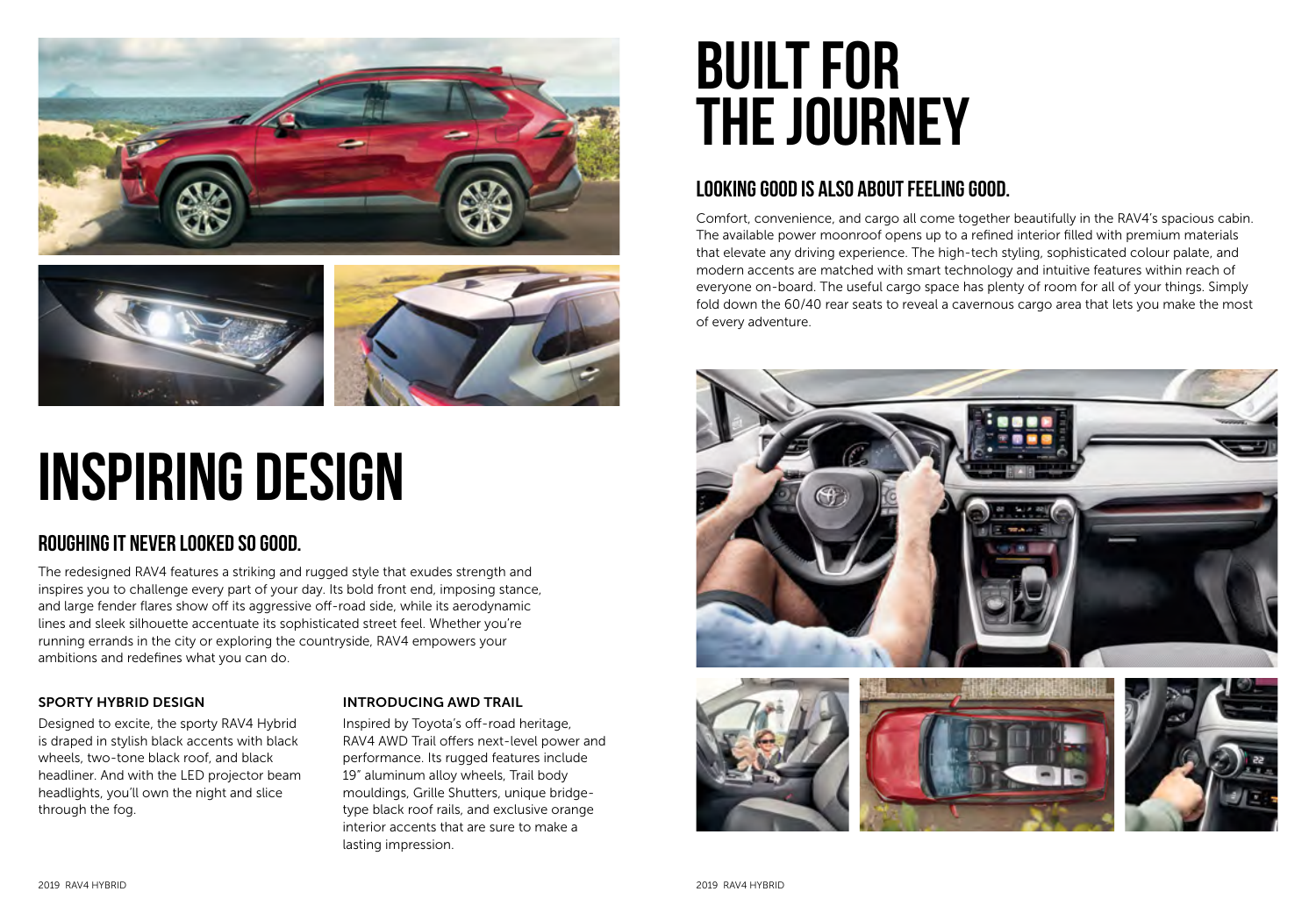# **THE FUTURE OF**



## ENTUNETM 3.0 SYSTEM1

The multimedia touch-screen display features a host of smart technologies including App Suite Connect, 2 Scout® GPS Link, 3 and available Safety Connect® 4 and Destination Assist, 5 to help you to connect to the people, places and things that matter to you most.



## **APPLE CARPLAY™**

RAV4 offers Apple CarPlay™ support as a standard feature. Connect your compatible iPhone® and get directions, make calls, send and receive messages, and listen to your own playlist with your voice through Siri or the touch-screen — all while maintaining focus on your drive.



## Q WIRELESS CHARGING

No wires. No worry. Simply place your Qi compatible device on the available Qi wireless charger for a quick and easy charge.



## ENERGY MONITOR

Tracking your efficiency is easy with RAV4 Hybrid's energy monitor. As driving conditions change, the monitor uses both the multimedia display and available Head-Up Display to show you how power is being routed to the drive wheels or how otherwise wasted energy is captured to charge the battery.

## **MORE CAPABLE. MORE FUN. MORE MEMORIES.**



The upgraded RAV4 delivers improved power and intelligent efficiency so that you can feel the freedom of the open road or secluded trail. The new Dynamic Force 2.5 litre in-line four-cylinder engine delivers improved responsiveness and fuel efficiency for a smooth and sporty drive. The new multilink rear suspension improves handling and control by working with its natural body rigidity in order to keep traction steady. RAV4 also comes available with three distinct drive modes (Sport, ECO, and Normal) so that you can tailor your driving dynamics to match your mood. It also has the capabilities you need, like available AWD to give you greater control and confidence when facing demanding road conditions.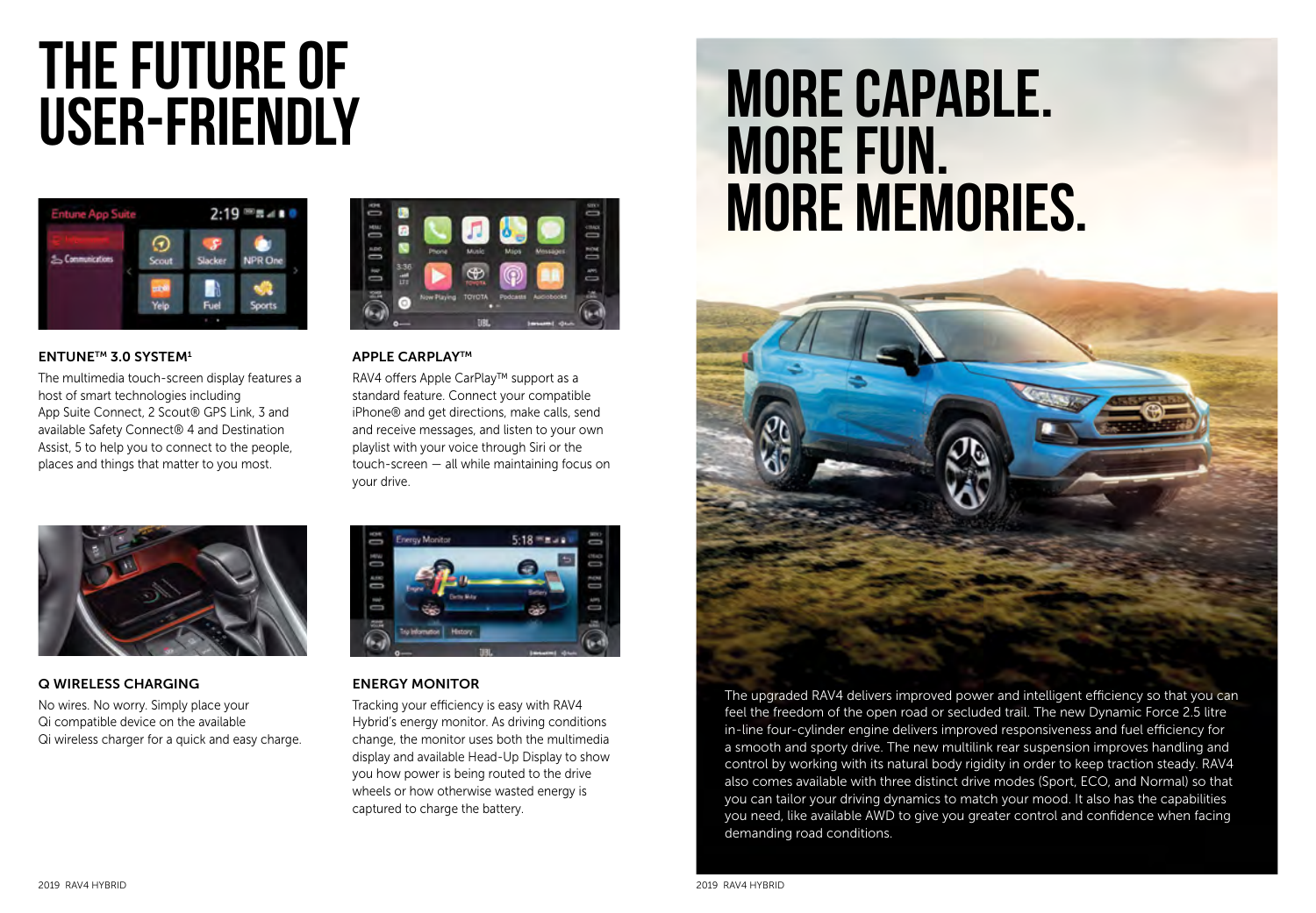

## ENHANCED HYBRID CAPABILITIES

The all-new RAV4 Hybrid will never compromise on power and capability. The redesigned Toyota Hybrid System battery is lighter than ever and can hold a charge longer for greater distances to give you improved fuel efficiency.

## TOWING POWER

The RAV4 Hybrid offers the necessary towing strength and power to take on whatever your day has in store. For bigger hauls, the all-new RAV4 TRAIL has the power and torque to tow up to 3500 lb.

## DYNAMIC TORQUE VECTORING AWD WITH REAR DRIVELINE DISCONNECT

Enjoy an upgrade in performance that is paired with impressive fuel efficiency. The intelligence of an available Dynamic Torque-Vectoring All-Wheel Drive improves handling by sending up to 50% of the power to the rear and then distributes more power to the wheel that needs it. To boost fuel efficiency, Rear Driveline Disconnect will stop sending power to the rear when it isn't necessary.



## **STANDARD TOYOTA SAFETY SENSETM 2.0. 6**

No matter what roads you travel, Toyota is always there to keep you as safe as possible. That's why the all-new RAV4 comes standard with Toyota Safety Sense $^\text{\tiny TM}$  2.0, an advanced suite of safety features that adds new technologies and capabilities designed to help protect drivers, passengers, and others who share the road from harm. That's peace of mind we can all get behind.











## FULL SPEED RANGE DYNAMIC RADAR CRUISE CONTROL<sup>8</sup>

Dynamic Radar Cruise Control (DRCC) uses vehicle-to-vehicle distance control, which adjusts your speed, to help you maintain a preset distance from vehicles ahead of you that are driving at a slower speed. DRCC uses a front-grille-mounted radar and an in-vehicle camera designed to detect vehicles and their distance.

### LANE DEPARTURE ALERT WITH STEERING ASSIST<sup>9</sup> & ROAD EDGE DETECTION ISSUE OUT OUT OF YOUR LANE WHEN VISIBLE OUT OF YOUR LANE MARKINGS ISSUES ON A VISIBLE OUT

Alerts you if you start to drift out of your lane when visible lane markings or the road edge is detected. The Steering Assist function may also provide small corrective steering inputs.

## $\mathsf{LANE}$  TRACING ASSIST $^\mathsf{10}$

Provides steering support to help the driver keep the vehicle centred in its lane when Dynamic Radar Cruise Control is in operation.

## AUTOMATIC HIGH BEAMS<sup>11</sup>

Designed to detect oncoming and preceding vehicles' lights and between high and low beams for you. depending upon the circumstances, Automatic High Beams can switch between high and low beams for you.

## PRE COLLISION SYSTEM WITH PEDESTRIAN & BICYCLE DETECTION<sup>7</sup>

Provides collision avoidance or collision mitigation support in speed ranges where frontal collisions are likely to occur. The latest system ranges more nontal collisions are linely to cocall moral accordycion.<br>has enhanced low-light capabilities to help detect pedestrians at night. In certain conditions during the day, the Pre-Collision System with<br>In certain conditions during the day, the Pre-Collision System with crossing cyclists and help prevent or mitigate a collision. Pedestrian and Bicycle Detection may also help to detect leading and crossing cyclists and help prevent or mitigate a collision.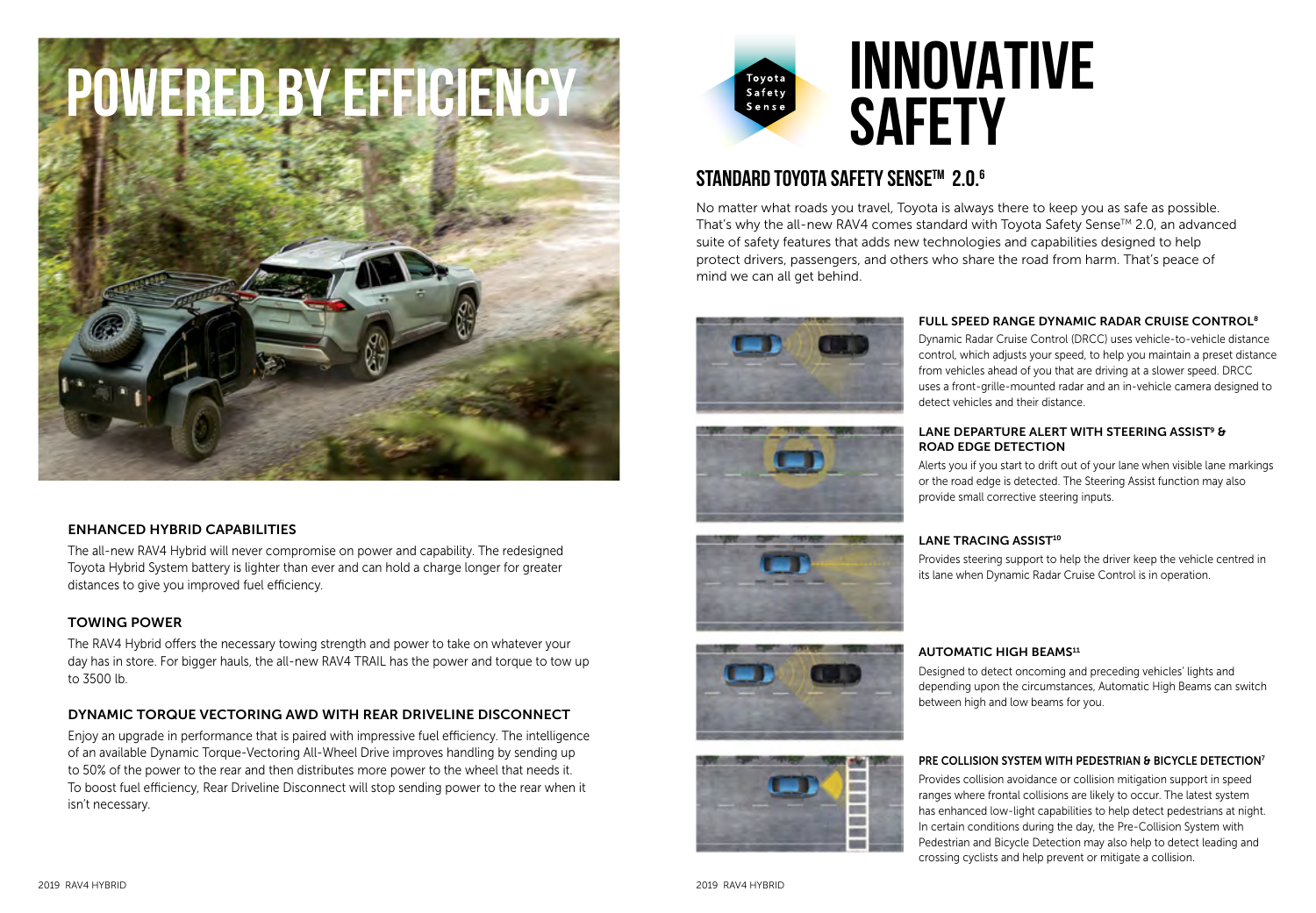

## RAV4 HYBRID SECIFICATIONS AND FEATURES

| <b>DRIVETRAIN</b>                       |                                                                                                                                                                                                                                                       |
|-----------------------------------------|-------------------------------------------------------------------------------------------------------------------------------------------------------------------------------------------------------------------------------------------------------|
|                                         | 2.5 Litre 4-Cylinder, Drive Mode Select - EV & ECO Modes                                                                                                                                                                                              |
|                                         | Electronic On Demand All Wheel Drive with intelligence, Trailer-Sway Control                                                                                                                                                                          |
|                                         | Variable Valve Timing with Intelligence, Hybrid Synergy Drive<br>Electronically Controlled, Continuously Variable Transmission Sealed<br>Nickel-Metal Hydride HV Battery                                                                              |
| <b>ENTERTAINMENT &amp; CONNECTIVITY</b> |                                                                                                                                                                                                                                                       |
|                                         | 5 USB Input Ports (3 Front, 2 Rear) Push Button Start, Smart Key System                                                                                                                                                                               |
| <b>INTERIOR</b>                         |                                                                                                                                                                                                                                                       |
|                                         | Heated Leather-Wrapped Steering Wheel, Leather-Wrapped Shift Knob                                                                                                                                                                                     |
|                                         | Power Back Door                                                                                                                                                                                                                                       |
| <b>EXTERIOR</b>                         |                                                                                                                                                                                                                                                       |
|                                         | Power Moonroof                                                                                                                                                                                                                                        |
|                                         | Projector LED Headlamps                                                                                                                                                                                                                               |
|                                         | Fog Lamps LED Daytime Running Headlights LED Rear Combination Lamps                                                                                                                                                                                   |
| <b>SAFETY</b>                           |                                                                                                                                                                                                                                                       |
|                                         | Toyota Safety SenseTM 2.0 Pre-Collision System with Pedestrian &<br>Bicycle Detection Full Speed Range Dynamic Radar Cruise Control, Lane<br>Departure Alert with Steering Assist & Road Edge Detection, Lane Tracing<br>Assist, Automatic High Beams |
|                                         | Star Safety SystemTM 8 Airbags                                                                                                                                                                                                                        |
|                                         | Blind Spot Monitor, Rear Cross-Traffic Alert                                                                                                                                                                                                          |







**EXTERIOR COLOR**

40 / SUPER WHITE 2 70 / WHITE PEARL CS. 1D6 / SILVER ME.







1G3 / GRAY ME. 218 / ATTITUDE BLACK MC. 3T3 / RED MC.







6X3 / URBAN KHAKI 8W9 / CYAN METALLIC 8X8 / DK. BLUE MC.